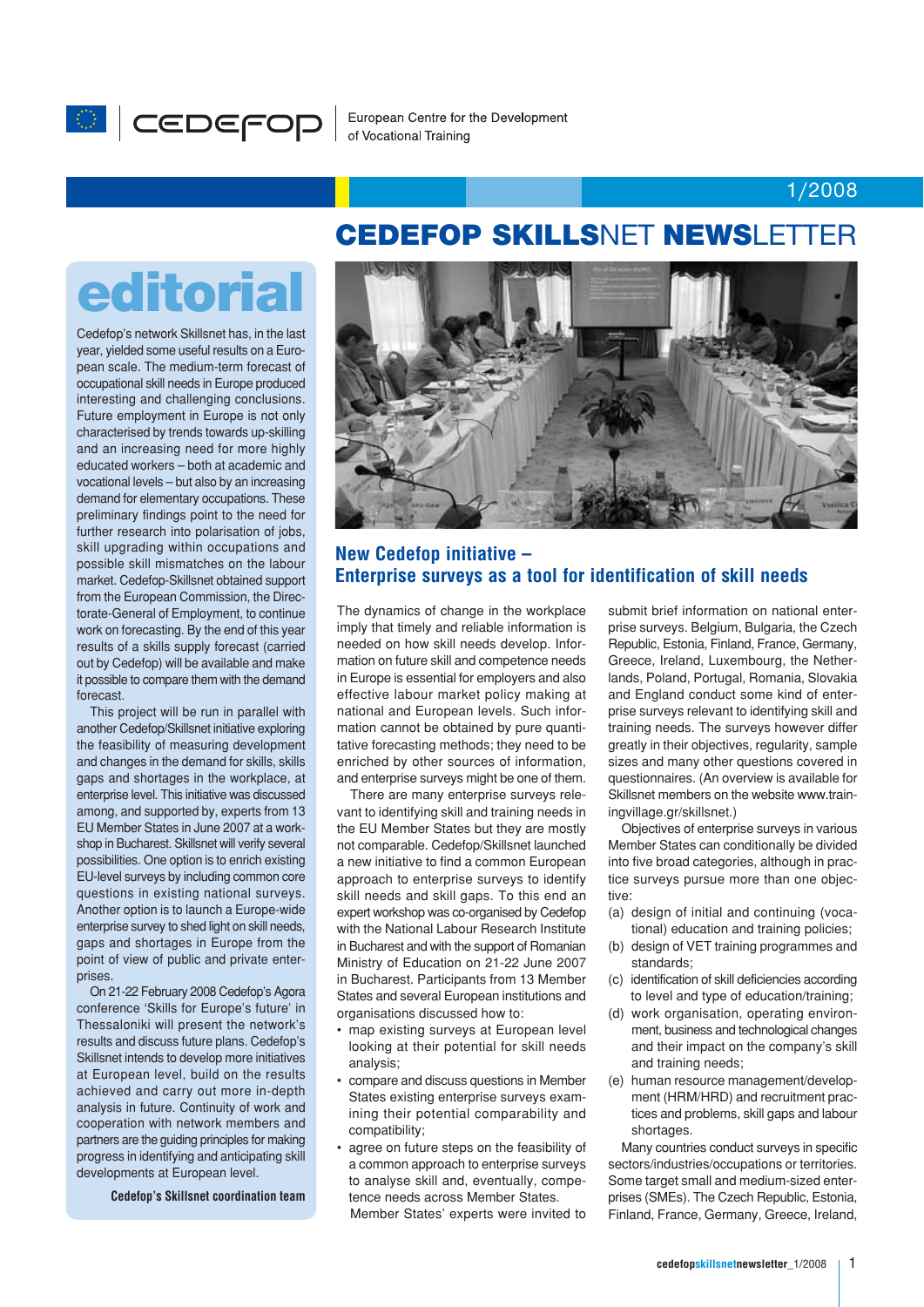Portugal, Romania, Slovakia and England have carried out, or are carrying out some sort of a nationwide survey. Most countries have regular enterprise surveys, but periods vary (monthly, annual, biennial).

Although methods and tools used for enterprise surveys differ there are some similarities. All countries use structured questionnaires, many use face-to-face interviews, others combine online, postal, e-mail and telephone interviews. In their analyses Member States widely use international classifications, such as NACE, ISCO-88 and ISCED. Respondents are mostly human resource managers/officers; owners of smaller enterprises, directors or top managers. Some Member States complement surveys with focus groups or additional surveys among social partners and other groups such as regional/local representatives.

Despite methodological differences and objectives of enterprise surveys all experts in the workshop were willing and prepared to discuss and to look for ways to make their results comparable to similar surveys in other countries. It is particularly important that even countries with a long-established tradition of enterprise surveys appear ready to make some sacrifices to achieve broader European comparability.

The following alternatives were suggested, namely to:

- modify or enrich enterprise surveys that already exist or are planned at European level (rather longer-term solution);
- adjust national surveys in selected (volunteering) countries to achieve comparability of results (subject to interest, support and funding from national and/or EU sources);
- initiate an European-wide enterprise survey (again subject to interest, support and funding from national and/or EU sources).

Results of national, sectoral and occupational surveys should be explored and possibly compared. This was suggested as a topic for a follow-up workshop.

An important question is whether companies can identify future skill needs. They usually know their current needs but may have difficulties looking into the future. While enterprise surveys themselves might have limited reliability in terms of identifying future skill needs, regular surveys provide time series and so become a valuable source of information on trends and developments of skill requirements.

Skillsnet will examine different options on how to complement national surveys with comparable data across Member States. The coordination team will follow-up the interest of Member States to agree on common approach and will look at ways to proceed. The next expert workshop on this issue will take place in 2008. The workshop may also focus on detailed evaluation of national surveys and the available results, on identifying some common core questions (variables) for national enterprise survey, on a voluntary basis and, at a later stage, possibly in an EU-level enterprise survey.

In parallel, Cedefop and its Skillsnet network will continue to explore and discuss with Member States the relevant contacts whether and how to include a module of specific questions in existing EU surveys, such as Eurostat's continuing vocational training survey. In cooperation with the Commission and Member States, Cedefop will initiate discussion on the feasibility of developing and implementing a specific regular enterprise survey on skill needs in EU-27. Subsequent work and discussion will centre on several of workshops aiming to agree the organisation, content, concepts and methodology of the survey (including, for example, framework questionnaire, data collection modes, sampling, survey frequency, etc).

It can be concluded that the new initiative of Skillsnet to find a common European approach to enterprise surveys to identify skill needs is timely and necessary.

#### **Council resolution: new skills for new jobs**

The EU Education, Youth Affairs and Culture Council met in Brussels on 15 November 2007 and adopted a resolution on new skills for new jobs. Placed in the broader discussion on the European strategy to promote jobs and growth, this resolution emphasises practical steps to be taken in the area of education and training to provide citizens with better opportunities to succeed on the labour market. The emphasis is on three points. First, equipping people with the skills necessary for new jobs. Second, the importance of work on validating competences, transparency of qualifications and identification of training needs. Third, the need for better anticipation of skill needs and gaps on the labour market. The Council invited the European Commission to strengthen the European network for the early identification of skill needs (Cedefop's Skillsnet) and the European forecasting system on employment trends.

More information: **http://eur-lex.europa.eu/LexUriServ/site/n/oj/2007/c\_290/c\_29020071204en00010003.pdf**

#### **Medium-term forecast of occupational skill needs in Europe: the project continues**



Two of the series of expert workshops on anticipating skill needs across Europe were held in 2007 to verify interim and draft final results

of Cedefop's medium-term forecasts of occupational skill needs in Europe. The forecast was carried out with the Institute for Employment Research at University of Warwick, Cambridge Econometrics and the Research Centre for Education and the Labour Market (ROA) in Maastricht. The objective of the first workshop in Maastricht in May 2007, was to get feedback from country experts on the interim results. The workshop reported on developments towards producing a Pan-European forecasting model, presented interim results and discussed with experts related data quality issues, possible scenarios and approaches to modelling replacement demand.

The second workshop, in Vienna in November 2007, aimed to take this process a further step forward, focusing on the draft final results of the forecast. The workshop presented the draft final results in detail, including the methodology, and discussed and verified with Member States country-specific data, the scenarios applied and the (preliminary) outcomes of the medium-term forecast. In addition, participants discussed identified obstacles and data gaps and possible ways to fill them in the future.

Comment and discussion were very constructive at both workshops. Such a challenging task cannot be accomplished in a year. Progress so far marks the end of only one particular project phase. Although the development of a mediumterm forecast of occupational skill needs in Europe is approaching its end, it is in fact the beginning of a longer and very demanding process.

The forecast's results will be discussed at Cedefop's Skillsnet Agora conference in Thessaloniki on 21-22 February 2008.

More information about the workshops and the project is available (in the section "Forecasting") from: **www.trainingvillage.gr/ skillsnet**.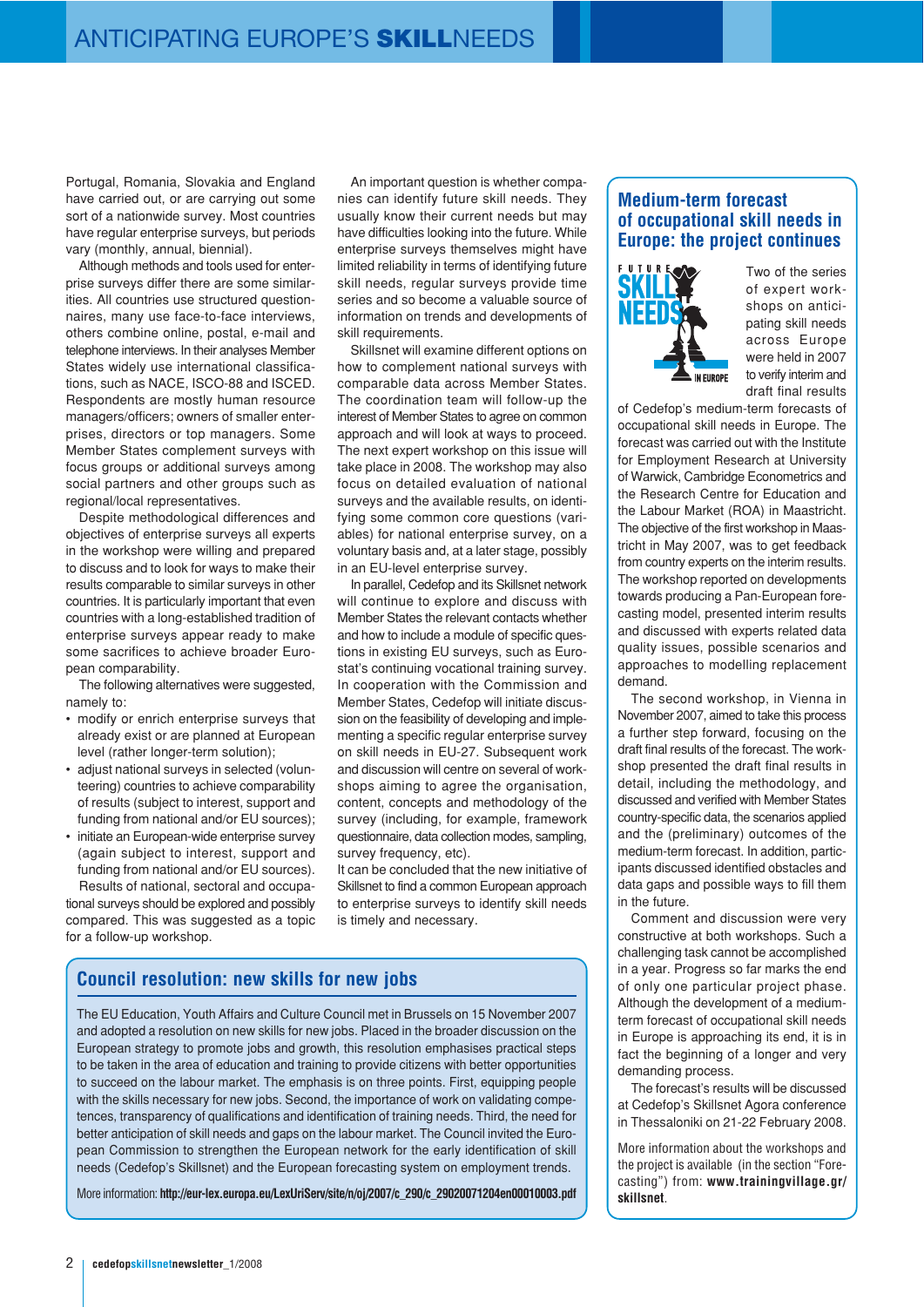#### **Comprehensive sectoral analysis of emerging competences and economic activities in the European Union**

Manuel Hubert, DG Employment, European Commission

A new project of the Directorate General for Employment aims to develop, at European level, a capacity to identify future skill needs in a fast-evolving economy. As part of the project, sectoral foresight studies will be conducted with a common methodology to allow comparisons across sectors. This European foresight cross-sector methodology, developed by Prof. Maria João Rodrigues with the financial support of the European Commission, includes the following steps:

- analysing the main economic and employment trends of the sector;
- identifying the main drivers of change and emerging or changing job profiles, skills and competences in the sector;
- outlining the main scenarios of plausible evolution;
- identifying implications for employment trends new jobs in expansion, jobs in transformation and jobs in decline:
- outlining strategic choices to meet the sector skills needs;
- identifying specific implications of the skills needs in the sector for education and training; • recommendations.

Some 16 sectors were identified and selected as sensitive to restructuring and skills needs. These are: non-energy extractive industry, textiles, wearing apparel and leather products; printing and publishing; chemicals, pharmaceuticals, rubber and plastic products; non-metallic materials (glass, cement, ceramic …); electromechanical engineering; computer, electronic and optical products; building of ships and boats; furniture and others; electricity, gas, water and waste; distribution, trade; tourism including hotels, restaurants and catering; transport; post and telecommunications; financial services (bank, insurance and others); health and social work; other services, maintenance and cleaning.

The study will not limit itself strictly to the sector, but will consider the importance of the value chain and outsourced services.

Studies will be conducted between January 2008 and April 2009 and results submitted to a panel of experts in the sector and economic area concerned. The expert panels will provide knowledge and experience of key actors in the sectors, build consensus over the findings and ensure support to recommendations.

The final reports will be disseminated to political authorities at European, national, regional and local levels, and social partners to alert them to the prospects for their sector. A forum in 2009 will present the results to a wider audience.

Once the sector studies have been completed, a transversal analysis of sector studies will be launched in 2009. It will identify connections between sector activities and identify the main horizontal activities. The analysis should show possible transfers of occupations between sectors.

Results from Cedefop-Skillsnet's forecasting project can feed into the analysis (for example employment demand forecast by sector). The sectoral foresight project can provide the Skillsnet project with information on, for example, scenarios of evolution which could then be considered in the forecasting models. It will be interesting to see whether the results of both projects converge.

The foresight project will support national, regional and sectoral instruments of education and training. It is however not an end in itself, but is the start of a process to be performed on a regular basis. This task should be taken over by Member States, regional authorities, social partners and/or employers' associations. It should also serve as a springboard to stimulate dialogue, build partnerships and develop joint actions with a common goal of adapting the management of human resources to face future needs.

### Skillsnet sector flash on agri-food

**The latest Skillsnet sector flash summarises the main trends and related skill needs in the agri-food sectoral chain. It also informs on key outcomes of the linked Skillsnet workshop.**

**All sector flashes are available in electronic format on Skillsnet's webpage in the sections 'Sectors' and 'Publications and working papers'.**

| ٣s<br>ī<br>ī<br>÷T |
|--------------------|
|                    |
|                    |
|                    |
|                    |
|                    |
|                    |

## FORTHCOMING SKILLSNFT FVFNTS

- **Cedefop Agora conference 'Skills for Europe's future'** (21-22 February 2008)
- **Skill needs in health care sector** (May 2008)
- **Expert workshops on forecasting and enterprise surveys** (throughout 2008).

For more information visit regularly the Skillsnet webpage, section 'Events'.

## CEDEFOP PUBLICATIONS RELATED TO SKILLSNET

#### Published in 2007



**Systems, institutional frameworks and processes for early identification of skill needs** (2007) Cedefop Panorama series; 135. Available in English.



**Towards European skill needs forecasting** (2007) Cedefop Panorama series; 137. Available in English.

**Skill needs in emerging technologies: nanotechnology** Online publication. Available in English.

#### Coming soon…

- **Trends and skill needs in agri-food and forestry-wood chains**
- **Future skill needs in Europe. Medium-term forecast: synthesis report**
- **Future skill needs in Europe. Medium-term forecast: background report**